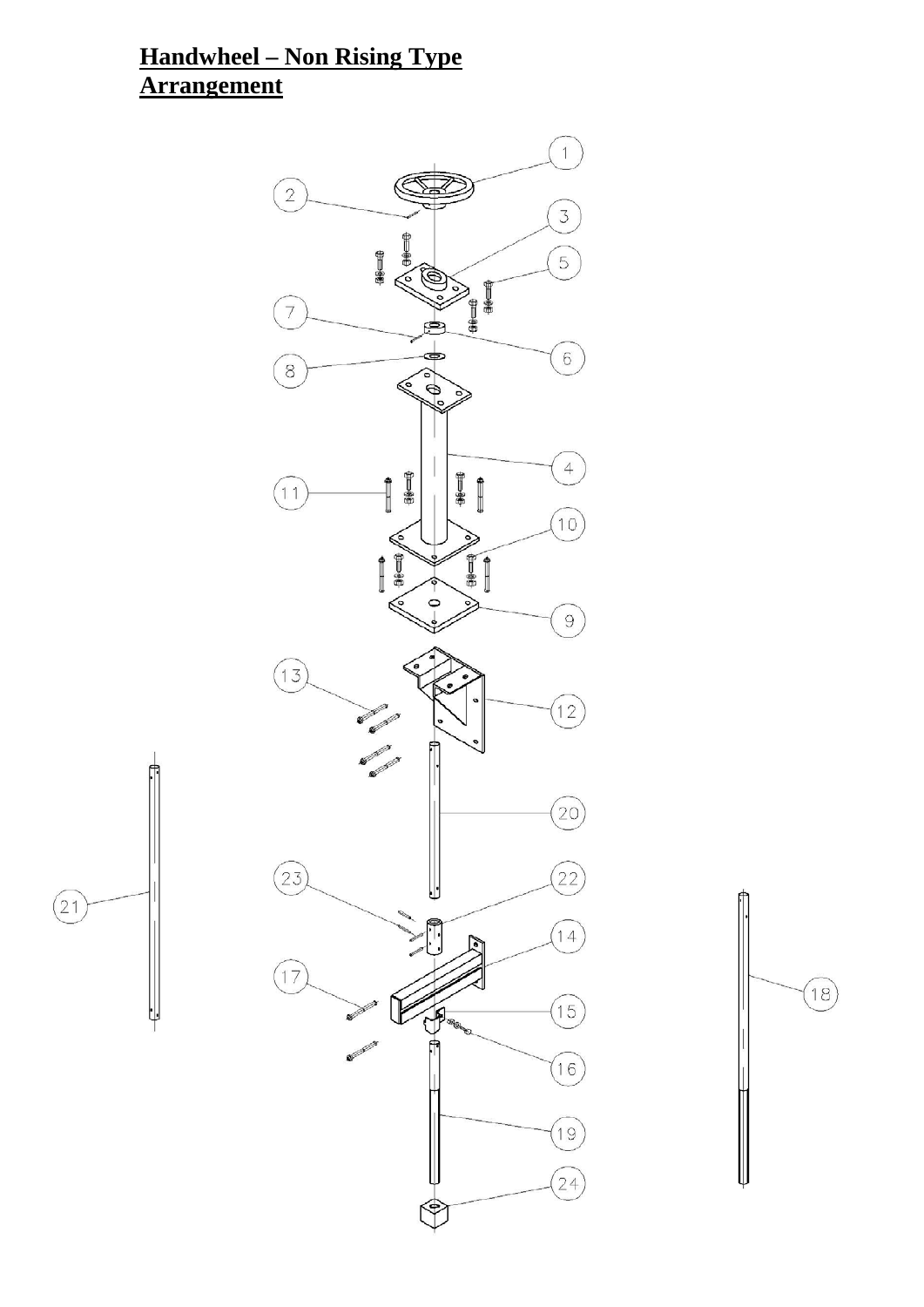# **Handwheel – Non Rising Type Arrangement Part Number Listing**

| Part No:         | <b>Description</b>                 |
|------------------|------------------------------------|
| 1                | <b>Handwheel</b>                   |
| $\boldsymbol{2}$ | Pin for item 1                     |
| 3                | <b>Thrust Housing</b>              |
| 4                | <b>Pillar</b>                      |
| 5                | Bolts, N & W for item 3            |
| 6                | <b>Thrust Collar</b>               |
| $\tau$           | Pin for item 6                     |
| 8                | <b>Thrust Washer</b>               |
| 9                | <b>Guide Plate</b>                 |
| 10               | Bolts for item 4 to item 12        |
| 11               | <b>Fixing bolts for item 4</b>     |
| 12               | Footplate                          |
| 13               | <b>Fixing bolts for item 12</b>    |
| 14               | <b>Guide Bracket</b>               |
| 15               | <b>Guide Bracket Cup</b>           |
| 16               | Bolt, N & W for item 15            |
| 17               | <b>Fixing bolts for item 14</b>    |
| 18               | <b>Non-Rising stem (Direct)</b>    |
| 19               | <b>Non-Rising stem (In-Direct)</b> |
| 20               | <b>Extension Spindle (No 1)</b>    |
| 21               | <b>Extension Spindle (No 2)</b>    |
| 22               | <b>Muff Coupling</b>               |
| 23               | Pins for item 22                   |
| 24               | <b>Stem Nut</b>                    |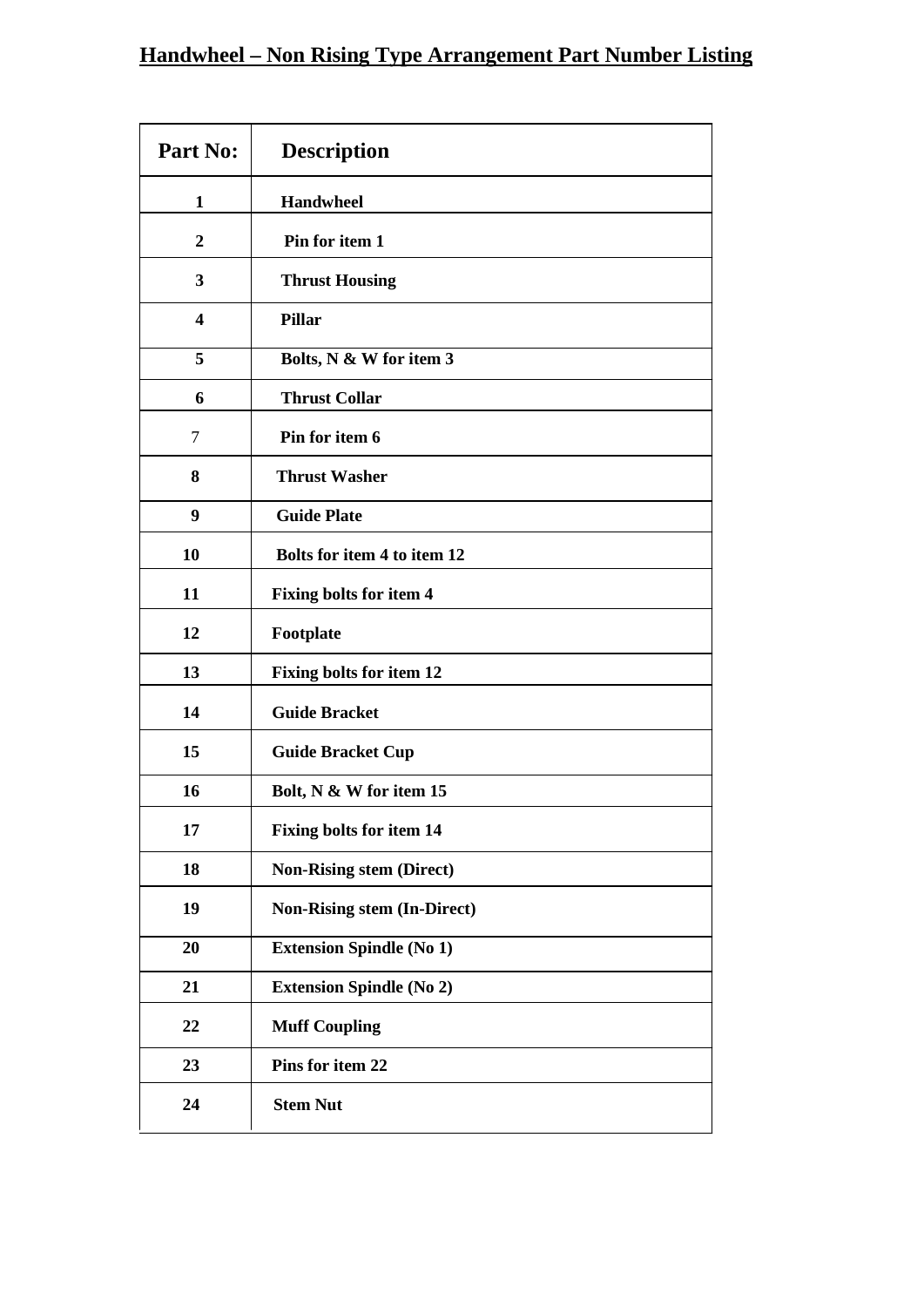### **HANDWHEEL – RISING TYPE ARRANGEMENT**



 $\boxed{25}$ 

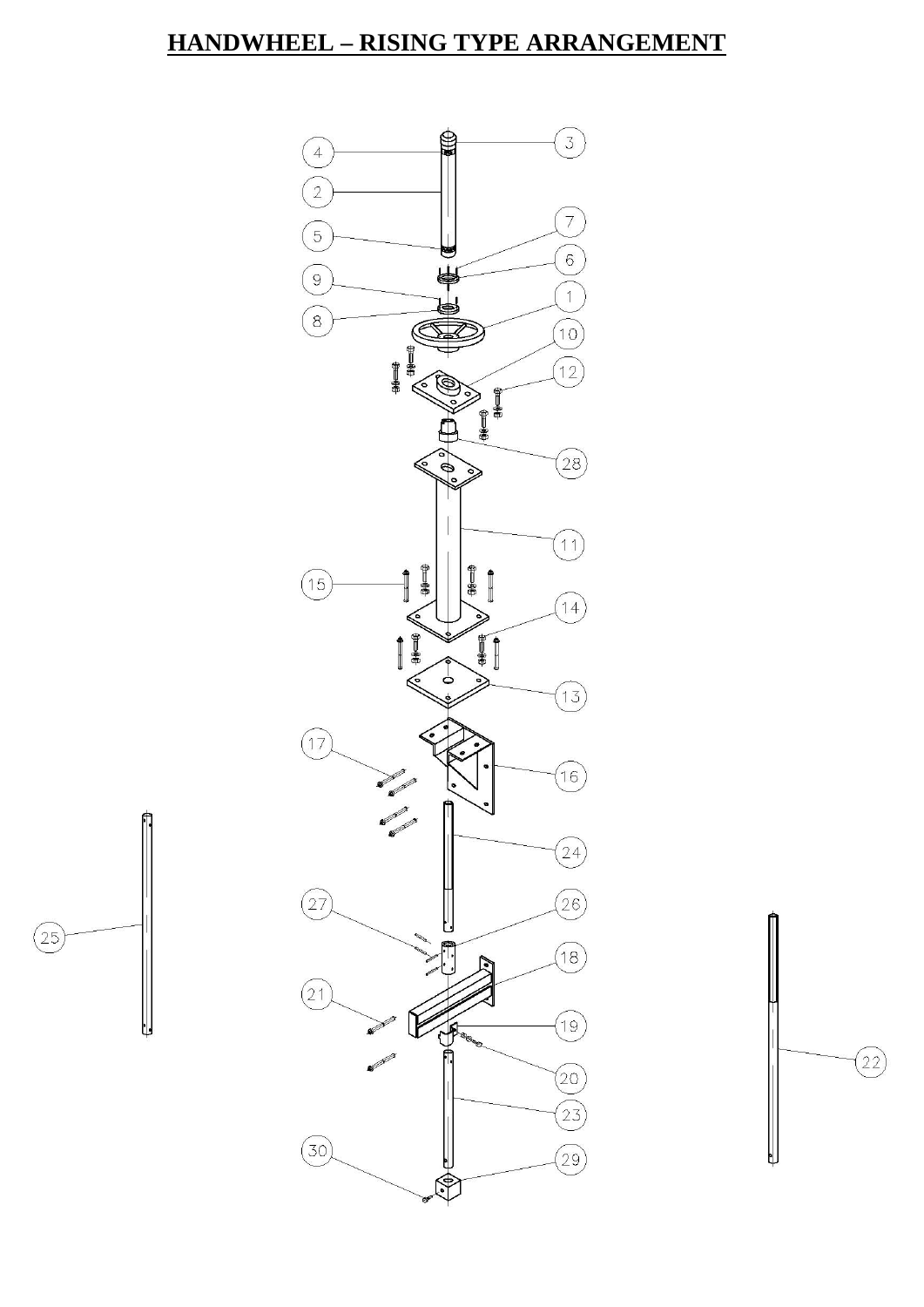#### **HANDWHEEL-RISING TYPE ARRANGEMENT PART LISTING**

| Part No                 | <b>Description</b>                  |
|-------------------------|-------------------------------------|
| 1                       | <b>Handwheel</b>                    |
| $\overline{2}$          | <b>Protection Tube</b>              |
| 3                       | <b>Protection Tube Cap</b>          |
| $\overline{\mathbf{4}}$ | <b>Indication Label Top</b>         |
| 5                       | <b>Indication Label Bottom</b>      |
| 6                       | <b>Indicator Plate</b>              |
| 7                       | <b>Screws for item 6</b>            |
| 8                       | <b>Retaining Plate</b>              |
| 9                       | <b>Screws for item 8</b>            |
| 10                      | <b>Thrust Housing</b>               |
| 11                      | Pillar                              |
| 12                      | Bolt, N & W for item 10             |
| 13                      | <b>Guide Plate</b>                  |
| 14                      | Bolts, N & W for item 11 to item 16 |
| 15                      | Fixing bolts for item 11            |
| 16                      | Footplate                           |
| 17                      | Fixing bolts for item 16            |
| 18                      | <b>Guide Bracket</b>                |
| 19                      | <b>Guide Bracket Cup</b>            |
| 20                      | Bolt, N & W for item 19             |
| 21                      | <b>Fixing bolts for item 18</b>     |
| 22                      | <b>Rising Stem (Direct)</b>         |
| 23                      | <b>Rising Stem (In-Direct)</b>      |
| 24                      | <b>Extension Stem (No 1)</b>        |
| 25                      | <b>Extension Stem (No 2)</b>        |
| 26                      | <b>Muff Coupling</b>                |
| 27                      | Pins for item 26                    |
| 28                      | <b>Handwheel Nut</b>                |
| 29                      | <b>Stem Block</b>                   |
| 30                      | <b>Bolt for item 29</b>             |